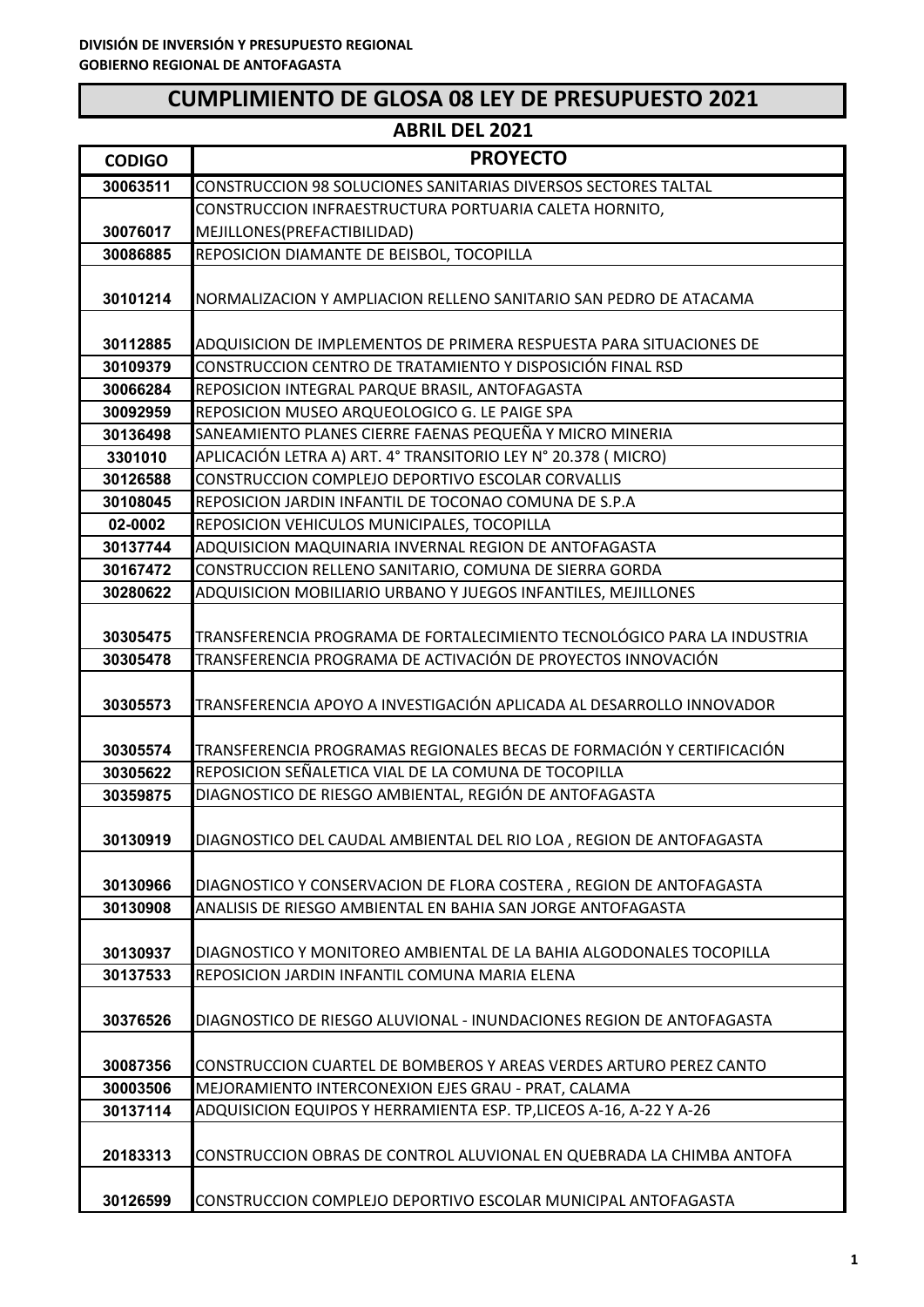| <b>CODIGO</b>        | <b>PROYECTO</b>                                                                                         |
|----------------------|---------------------------------------------------------------------------------------------------------|
| 30136525             | REPOSICION ACERAS, BARRIO TRADICIONAL, ANTOFAGASTA                                                      |
|                      |                                                                                                         |
| 30413077             | TRANSFERENCIA IMPLEMENTACIÓN DE MODELO DE CULTIVO DEL DORADO EN LA II                                   |
| 30416730             | TRANSFERENCIA FORMACION INTEGRAL PARA LA INSERCION LABORAL                                              |
| 3301010-1            | APLICACIÓN LETRA A) ART. 4° TRANSITORIO LEY N° 20.378 (TAXIS)                                           |
| 30417023             | Transferencia Diseño De Programa De Magíster En Temas De Cti                                            |
| 30401577             | Transferencia Programa Regional De Apoyo Al Emprendimiento Dinámico                                     |
| 30401824             | Transferencia Programa Apoyo Entorno De Innovación y Emprendimiento                                     |
| 30401832             | Transferencia Programa De Transferencia a Proyectos Para El Entorno                                     |
| 30401724             | Transferencia Programa De Innovación para fortalecer el Entorno.                                        |
|                      |                                                                                                         |
| 30360227             | MEJORAMIENTO DE LAS DEPENDENCIAS DE LA ASOCIACIÓN DE MUNICIPALIDADES                                    |
| 30127208             | CONSTRUCCION MEMORIAL TOPATER CALAMA                                                                    |
| 30124596             | CONSTRUCCION PARQUE COMUNITARIO RENE SCHNEIDER                                                          |
| 30420635             | CONSTRUCCION CUBIERTAS LIVIANAS EN MULTICANCHAS, CALAMA                                                 |
| 30429024             | ADQUISICION DE VEHICULOS POLICIALES PDI II REGION POLICIAL DE ANTOF                                     |
| 30414872             | ADQUISICION EQUIPOS Y EQUIPAMIENTO CONSULTORIO BAUTISTA, AFTA                                           |
|                      |                                                                                                         |
| 30447122             | ADQUISICION SEGUNDA ETAPA ADQUISICIÓN CARROS BOMBA COMUNA CALAMA                                        |
| 30457676             | AMPLIACION RED DE AGUA POTABLE LA CHIMBA ALTA, ANTOFAGASTA                                              |
| 30367047             | AMPLIACION Y RELOCALIZACION PARVULO ESCUELA E-26 SAN PEDRO DE AT                                        |
|                      |                                                                                                         |
| 30463884             | ADQUISICION MAQUINARIAS PARA ASEO Y ORNATO DIVERSAS PLAZAS Y CALLES                                     |
| 30375022             | CONSTRUCCION CECOSF COVIEFI ANTOFAGASTA<br>CONSTRUCCION SERVICIO DE URGENCIA DE ALTA RESOLUCION COVIEFI |
| 30374976<br>30076880 | NORMALIZACION HOSPITAL 21 DE MAYO DE TALTAL ( PREFACTIBILIDAD)                                          |
|                      |                                                                                                         |
| 30470740             | TRANSFERENCIA PROMOCIÓN DE INVERSIONES Y DESARROLLO DE PROVEEDORES                                      |
| 30116086             | REPOSICION POSTA TOCONAO, COMUNA SAN PEDRO DE ATACAMA                                                   |
|                      |                                                                                                         |
| 30414877             | ADQUISICION - REPOSICION EQUIPOS-EQUIPAMIENTO CENTRO ODONTOLOG UA                                       |
| 30442725             | REPOSICION VEHÍCULOS Y ADQ. EQUIPOS-EQUIPAM INTELEG AFTA- CALAMA                                        |
| 30076886             | NORMALIZACION DEL HOSPITAL DE MEJILLONES (PREFACTIBILIDAD)                                              |
| 30108048             | REPOSICION POSTA RURAL PEINE COMUNA DE SAN PEDRO DE ATACAMA                                             |
|                      |                                                                                                         |
| 30402476             | CONSTRUCCION DISPOSITIVO DE SALUD SAN PEDRO DE ATACAMA (PREFACTIBILIDAD)                                |
| 30452924             | CONSTRUCCION CENTRO DE SALUD, REHABILITACIÓN DROGAS CALAMA                                              |
|                      |                                                                                                         |
| 30457688             | CONSTRUCCION UNIDAD DE APOYO DIAGNOSTICO MEDICINA NUCLEAR EN COA                                        |
| 30474249             | CONSERVACION SOMBREADEROS PLAZAS CALAMA                                                                 |
|                      |                                                                                                         |
| 30466951             | TRANSFERENCIA EVLUACIÓN POLÍTICA CTI E INNOVACIÓN Y ESTRATEGIA REGION                                   |
|                      |                                                                                                         |
| 30469090             | TRANSFERENCIA ASIST. TECNICA PEQUEÑA MINERIA REGION DE ANTOFAGASTA                                      |
|                      |                                                                                                         |
| 30473184             | HABILITACION TRANSFERENCIA CONVENIO MINVU-GORE OBRAS DE URBANIZACION                                    |
| 30087369             | REPOSICION VIVERO MUNICIPAL, ANTOFAGASTA                                                                |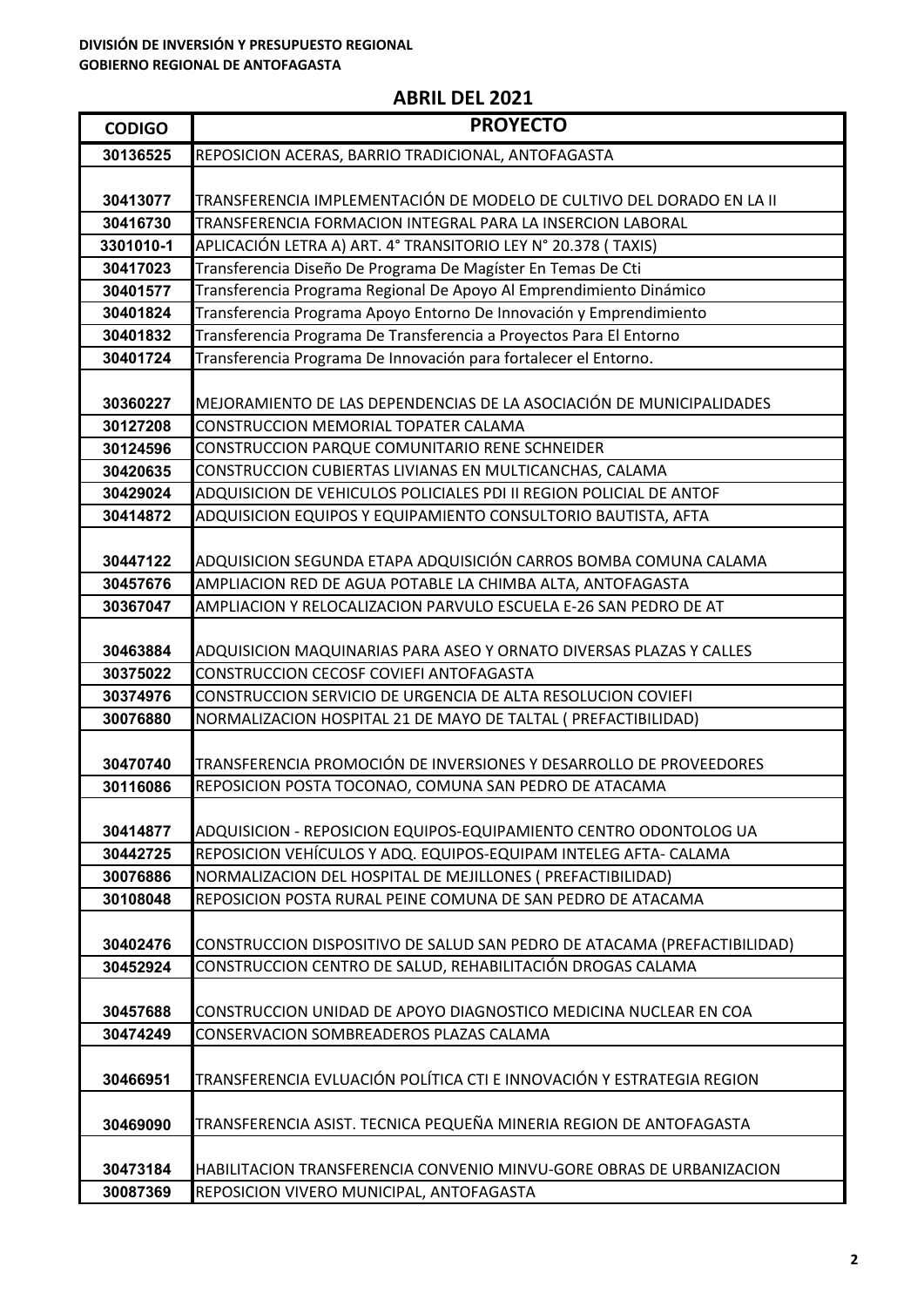| <b>CODIGO</b> | <b>PROYECTO</b>                                                                  |
|---------------|----------------------------------------------------------------------------------|
|               |                                                                                  |
| 30136533      | CONSTRUCCION CUARTEL BOMBEROS Y EQUIP. ANEXOS,LAS PALMERAS AFTA.                 |
| 30402480      | CONSTRUCCION BODEGA DE FARMACIA CENTRO ATENCION DEL NORTE                        |
| 30440675      | ADQUISICION DE VEHICULO ATENCION MOVIL CAJTA REGION DE ANTOFAGASTA               |
|               | NORMALIZACION CENTRO ONCOLOGICO AMBULATORIO DE ANTOFAGASTA                       |
| 30402478      | (COA)(PREFACTIBILIDAD)                                                           |
| 30164922      | AMPLIACION CEMENTERIO GENERAL DE ANTOFAGASTA                                     |
| 30485717      | TRANSFERENCIA PROGRAMA DE INNOVACIÓN SOCIAL ANTOFAGASTA                          |
|               | TRANSFERENCIA BÚSQUEDA DE MERCADOS PARA PROVEEDORES A LA MINERÍA Y ALGAS DE      |
| 30486563      | <b>USO INDUSTRIAL</b>                                                            |
| 30481908      | REPOSICION POSTA RURAL CALETA PAPOSO                                             |
| 30479810      | REPOSICION UNIDAD DE SALUD MENTAL DEL HOSPITAL DE TALTAL                         |
|               | TRANSFERENCIA NUEVO SISTEMA DE DESCOMISIONAMIENTO DE SALES FUNDIDAS A ALTA       |
| 30488809      | TEMPERATURA PARA LA                                                              |
|               | PROTECCION CREACIÓN DEL ATACAMA DESERT VACCINE LABORATORY PARA DESARROLLAR       |
| 30488811      | <b>VACUNAS EN ANTOF</b>                                                          |
|               | CAPACITACION PRODUCCIÓN EN AMBIENTE CONTROLADO (HATCHERY) DE RECURSOS            |
| 30488553      | <b>HIDROBIOLÓGICOS</b>                                                           |
|               | CAPACITACION DESARROLLO DE CAPITAL HUMANO AVANZADO A TRAVÉS DE LA                |
| 30488818      | FORMACIÓN DE ESPECIALIDADES                                                      |
|               |                                                                                  |
| 30488824      | TRANSFERENCIA CARACTERIZACION TERRITORIAL DE LOS FACTORES MEDIOAMBIENTALES       |
|               | RECUPERACION SISTEMA TECNOLÓGICO DE RECUPERACIÓN DE COMPONENTES,                 |
| 30488554      | MEJORAMIENTO DE COMPETITIVIDAD                                                   |
|               | TRANSFERENCIA ACUILAB: UNIDAD DE PRODUCCIÓN DE ESPECIES HIDROBIOLÓGICAS DE       |
| 30488447      | TALTAL                                                                           |
|               | TRANSFERENCIA PRODUCCIÓN DE UN INGREDIENTE FUNCIONAL A PARTIR DE MICROALGAS      |
| 30488815      | <b>MARINAS PARA DISMI</b>                                                        |
| 30488816      | CAPACITACION TECNOLOGÍA PARA EL EMPRENDIMIENTO E INNOVACIÓN                      |
| 30488820      | TRANSFERENCIA UNIDAD DE MIGRACIÓN E INTERCULTURALIDAD                            |
|               | TRANSFERENCIA EVALUACIÓN DE LA FACTIBILIDAD TÉCNICA - ECONÓMICA, A NIVEL PILOTO, |
| 30488881      | DE LA RECUPER                                                                    |
|               | TRANSFERENCIA TRATAMIENTO DE MINERALES Y DESCARTES MINEROS EN PLANTA PILOTO      |
| 30488895      | ECOLÓGICA Y MÓVIL,                                                               |
|               | CAPACITACION TECNOLOGICA EN EDUCACIÓN Y TURISMO ASTRONÓMICO, REGIÓN DE           |
| 30488466      | <b>ANTOFAGASTA</b>                                                               |
|               | TRANSFERENCIA DESARROLLO DE UN PROTOTIPO DE ALIMENTO FUNCIONAL EN BASE A UN      |
| 30488819      | <b>EXTRACTO MICROALGA</b>                                                        |
|               |                                                                                  |
| 30488758      | TRANSFERENCIA DESARROLLO DE UNA LÍNEA DE ALIMENTOS E INGREDIENTES FUNCIONALES    |
|               |                                                                                  |
| 30488442      | RECUPERACION PRODUCCIÓN DE BIOFERTILIZANTE Y COGENERACIÓN DE ENERGÍA             |
|               |                                                                                  |
| 30488446      | TRANSFERENCIA FOMENTO AL DESARROLLO DE LA PERLICULTURA EN LA REGIÓN              |
|               | PREVENCION MITIGACIÓN DEL RIESGO ASOCIADO A PROCESOS VOLCÁNICOS EN LA REGIÓN     |
| 30488832      | DE ANTOFAGASTA                                                                   |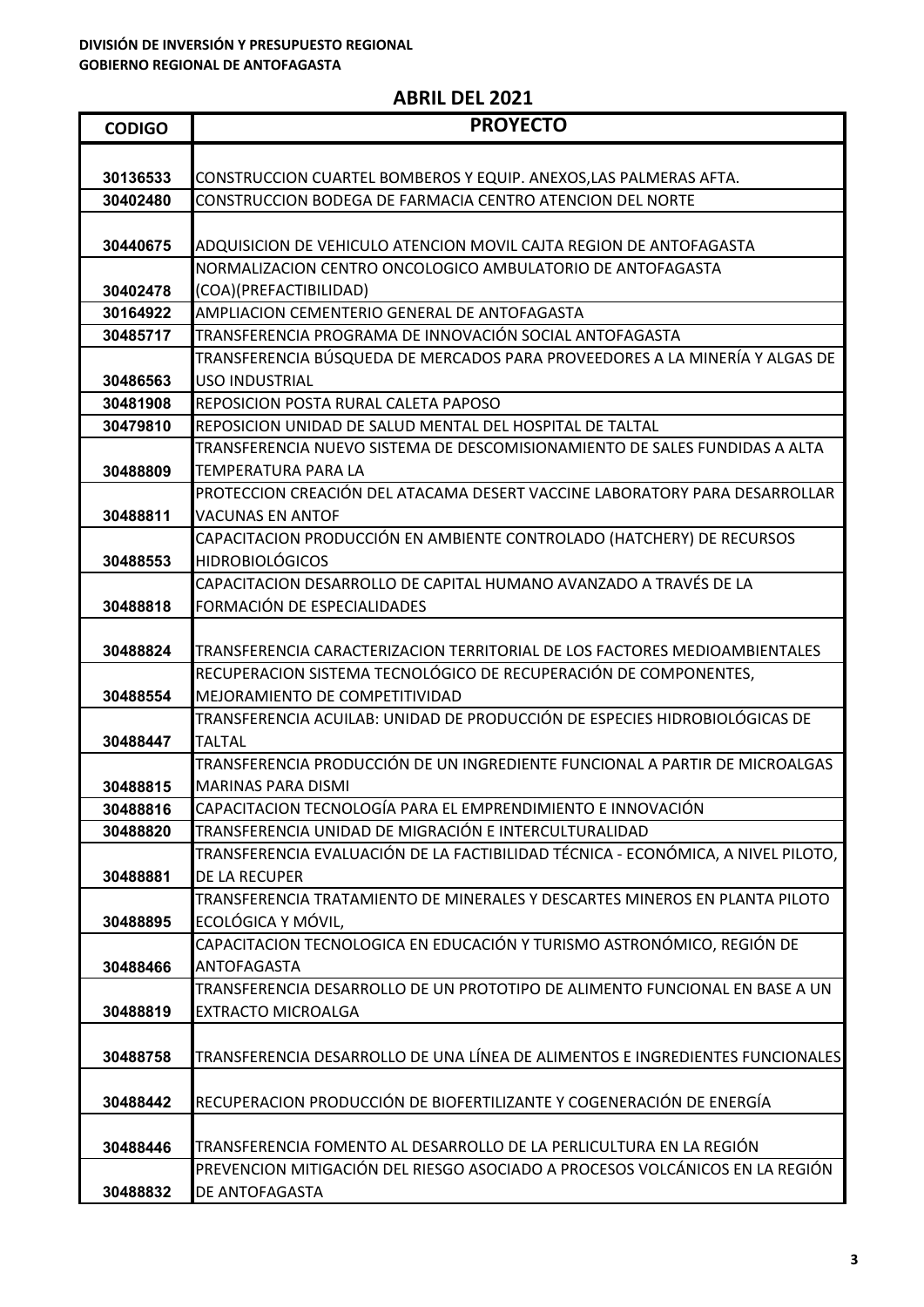| <b>CODIGO</b>         | <b>PROYECTO</b>                                                                                                                |
|-----------------------|--------------------------------------------------------------------------------------------------------------------------------|
|                       | TRANSFERENCIA OBSERVATORIO DE INFANCIAS Y JUVENTUDES DE LA REGIÓN DE                                                           |
| 30488842              | ANTOFAGASTA                                                                                                                    |
|                       | TRANSFERENCIA PROGRAMA INTERNACIONAL DE INNOVACIÓN Y LIDERAZGO EDUCATIVO Y                                                     |
| 30488886              | PROYECCIÓN DE RED D                                                                                                            |
|                       | TRANSFERENCIA CONTENEDOR DEMOSTRADOR DE ESTRATEGIAS DE INTEGRACIÓN DE LAS                                                      |
| 30488550              | <b>ERNC, PARA FORTALECE</b>                                                                                                    |
| 30488879              | DIFUSION PLATAFORMA DE INNOVACIÓN SOCIAL PARA LA REGIÓN DE ANTOFAGASTA                                                         |
|                       | RECUPERACION PLANTA DE PILOTAJE PARA LA VALORIZACIÓN DE RESIDUOS                                                               |
| 30488549              | TERMODEGRADABLES MEDIANTE PI                                                                                                   |
| 30488878              | RECUPERACION PLAN DE RECUPERACIÓN RESERVA NACIONAL LA CHIMBA                                                                   |
|                       |                                                                                                                                |
| 30467138              | CONSTRUCCION PLAZAS BARRIO DIEGO PORTALES PROGRAMA QUIERO MI BARRIO                                                            |
| 30481617              | CONSERVACION SITIO ALDEA DE TULOR SAN PEDRO DE ATACAMA                                                                         |
|                       |                                                                                                                                |
| 2401100               | APLICACIÓN NUMERAL 2.1. GLOSA 02 COMUN PARA LOS GOBIERNOS REGIONALES PRIVADO                                                   |
|                       |                                                                                                                                |
| 2403100               | APLICACIÓN NUMERAL 2.1. GLOSA 02 COMUN PARA LOS GOBIERNOS REGIONALES PUBLICO                                                   |
| 40000077              | TRANSFERENCIA PESCA ARTESANAL REGIÓN ANTOFAGASTA 2018 - 2020                                                                   |
|                       | TRANSFERENCIA INV. EN FOMENTO AL RIEGO Y DRENAJE REGIÓN ANTOFAGASTA                                                            |
| 30412172              |                                                                                                                                |
| 2403010-2             | SUBSIDIO PARA LA MANTENCIÓN DE PARQUES PARA LA COMUNA DE TOCOPILLA                                                             |
|                       |                                                                                                                                |
| 30485186              | AMPLIACION AVDA.P.AGUIRRE CERDA TRAMO LOS TAMARUGOS-ROTONDA, AFTA                                                              |
|                       | CONTINUIDAD OPERATIVA CICITEM, CENTRO DE INVESTIGACION CIENTIFICO-TECNOLOGICO                                                  |
| 2401021-0             | PARA LA MINERIA 2018 - 2020                                                                                                    |
| 30402075              | CONSTRUCCION CONSULTORIO GENERAL RURAL, DE SIERRA GORDA                                                                        |
|                       |                                                                                                                                |
| 30315824              | CONSTRUCCION DE OBRAS DE CONTROL ALUVIONAL QUEBRADA EL TORO - ANTOF                                                            |
|                       |                                                                                                                                |
| 2403010-3<br>30487216 | SUBSIDIO PARA LA MANTENCIÓN DE PARQUES PARA LA COMUNA DE SIERRA GORDA<br>CONSTRUCCION HANGAR BRIGADA AEREOPOLICIAL ANTOFAGASTA |
|                       |                                                                                                                                |
| 30324023D             | HABILITACION HOSPITAL REGIONAL PARA HOSPITAL CLINICO UNIV. DE ANTOF (DISEÑO)                                                   |
|                       | REPOSICION - ADQUISICIÓN DISPOSITIVOS APOYO PLAN NORMAL DE ASEO, MUNICIPALIDAD                                                 |
| 30483457              | <b>DE AFTA</b>                                                                                                                 |
| 30063283              | REPOSICION LICEO POLITÉCNICO C-20, COMUNA DE TALTAL                                                                            |
| 30481656              | ACTUALIZACION PLAN DE DESARROLLO COMUNAL COMUNA DE TOCOPILLA                                                                   |
| 30481623              | CONSTRUCCION NUEVO CEMENTERIO MUNICIPAL, CALAMA                                                                                |
| 30460582              | DIAGNOSTICO DE OCUPACIÓN TERRENOS BORDE CERRO ANTOFAGASTA                                                                      |
| 30486939              | ADQUISICION DE MAQUINARIAS Y EQUIPO PARA MANTENCION DEL RESCON                                                                 |
| 40007595              | CONSERVACION CAMINO BÁSICO POR CONSERVACIÓN, RUTA B-161                                                                        |
|                       | CONSERVACION CAMINO BASICO POR CONSERVACION, RUTA B-898, KM. 24,640 AL KM.                                                     |
| 40006868              | 42,379, REG. AFTA                                                                                                              |
| 30128277              | CONSTRUCCION CUARTEL PREFECTURA PROVINCIAL TOCOPILLA - PDI<br>CONSERVACION INTEGRAL ESCUELA E84 LAS AMERICAS ANTOFAGASTA       |
| 30486675              |                                                                                                                                |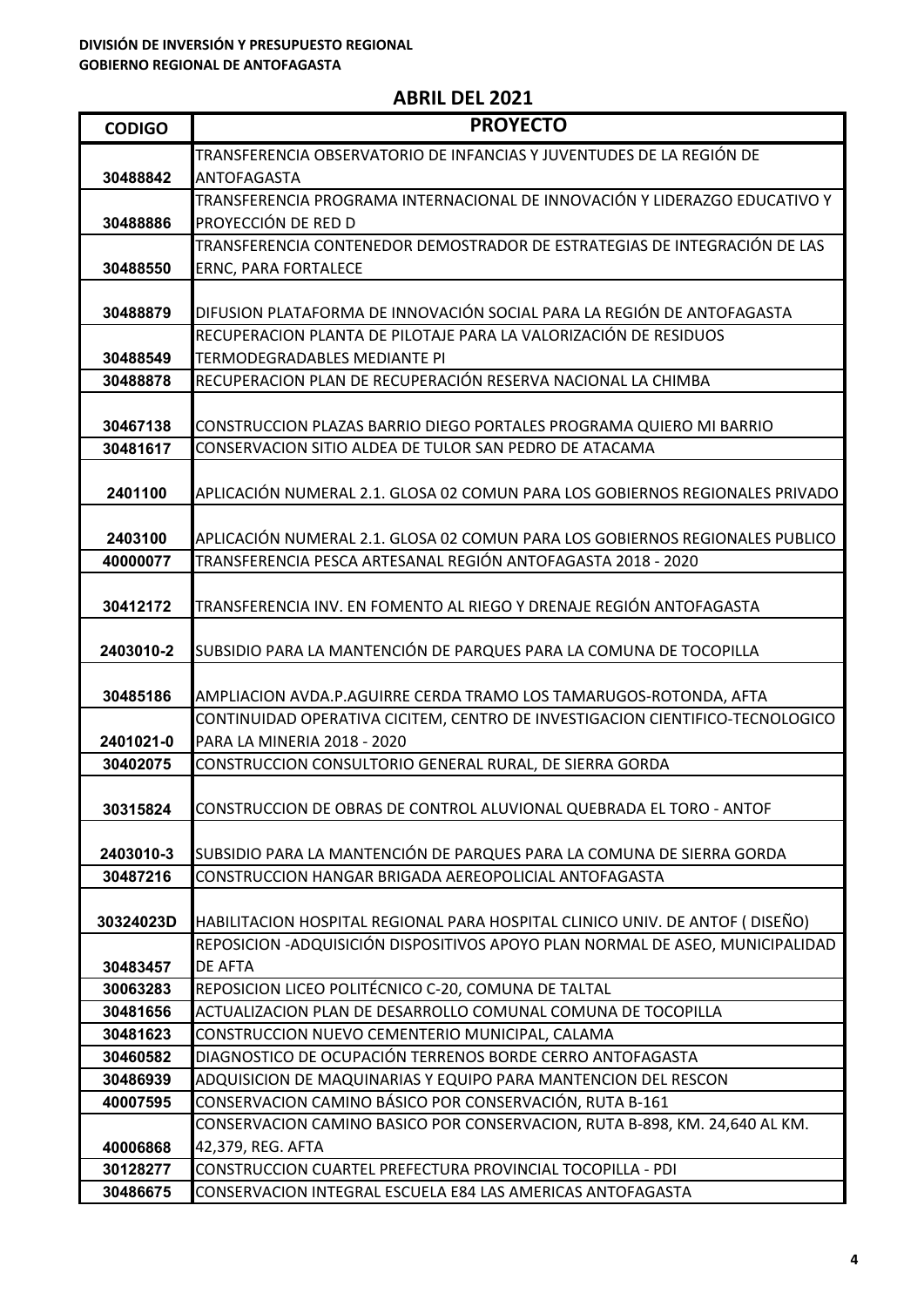| <b>CODIGO</b> | <b>PROYECTO</b>                                                              |
|---------------|------------------------------------------------------------------------------|
| 30482954      | REPOSICION SALA PEDIATRICA Y PERSONAL DEL HRA                                |
|               |                                                                              |
| 30402626      | REPOSICION DE VEHICULOS PARA LA SECCIÓN CRIMINALISTICA ANTOFAGASTA           |
|               | HABILITACION INMUEBLES MONUMENTOS NACIONALES (TEATRO Y EX FFCC) COMUNA DE    |
| 30483963      | <b>TALTAL</b>                                                                |
| 40009458      | ADQUISICION MAQUINAS DE RAYOS X - PROVINCIA EL LOA                           |
|               |                                                                              |
| 30484421      | ADQUISICION E IMPLEMENTACIÓN DE EQUIPO Y EQUIPAMIENTO MUSEOGRAFICO           |
| 40002458      | CONSERVACION INTEGRAL ESCUELA E-79 ECUADOR ANTOFAGASTA                       |
| 30134875      | MEJORAMIENTO PLAZA DE ARMAS DE MARIA ELENA                                   |
| 40011340      | CONSERVACION DE VIAS URBANAS 2019 -2024 REGION DE ANTOFAGASTA                |
| 40008790      | CONSERVACION CAMINO BASICO, RUTA 1, S: PAPOSO - CALETA EL COBRE              |
| 40012686      | TRANSFERENCIA EMERGENCIA PRODUCTIVA PROVINCIA EL LOA                         |
|               | ADQUISICION Y REPOSICIÓN DE DOS BUSES TRASLADO PARA APOYO ACCIÓN SOCIAL,     |
| 40007247      | <b>TOCOPILLA</b>                                                             |
| 30409377      | ADQUISICION VEHÍCULOS SUBCOMISARÍA I.A.T.ANTOFAGASTA                         |
|               |                                                                              |
|               | SUBSIDIO PARA LA RENOVACION Y MODERNIZACION DE VEHICULOS INSCRITOS EN EL     |
| 3301012       | REGISTRO NACIONAL DE TRANSPORTE ESCOLAR DE LA REGION DE ANTOFAGASTA          |
| 30075677      | MEJORAMIENTO AV. EJÉRCITO ENTRE H. ÁVILA Y RUTA 28, ANTOFAGASTA              |
|               |                                                                              |
| 40012847      | TRANSFERENCIA PROGRAMA DE APOYO AL DESARROLLO LOCAL, SELLO ORIGEN, REGIÓN    |
| 40008181      | TRANSFERENCIA 4 A 7, PARA QUE TRABAJES TRANQUILA                             |
| 30486670      | CONSERVACION INTEGRAL ESCUELA E-80 ARTURO PRAT ANTOFAGASTA                   |
|               | TRANSFERENCIA EJECUCIÓN DEL PLAN DE TURISMO SUSTENTABLE 2019-2022, REGIÓN DE |
| 40010239      | <b>ANTOFAGASTA</b>                                                           |
| 40013468      | TRANSFERENCIA EXPLOTACIÓN DE CONCENTRADO PARA OBTENER INDIO Y GERMANIO       |
|               |                                                                              |
| 40013490      | TRANSFERENCIA PLATAFORMA DE APOYO AL COMERCIO NACIONAL E INTERNACIONAL       |
|               |                                                                              |
| 40013473      | TRANSFERENCIA GALLINAS FELICES: DESARROLLO BIOTECNOLÓGICO MICROALGAL         |
| 40013416      | TRANSFERENCIA REDUCIR EL RIESGO DE AMPUTACIÓN DE PIE DIABÉTICO               |
| 40013423      | TRANSFERENCIA PRODUCCIÓN DE DROGAS ANTICANCERIGENAS                          |
|               |                                                                              |
| 40013445      | TRANSFERENCIA ECOSISTEMA EDUCATIVO DE 1º INFANCIA EN AULAS MUNICIPALES       |
|               |                                                                              |
| 40013466      | TRANSFERENCIA PLANTA DE VALORIZACIÓN ENERGÉTICA DE RESIDUOS SÓLIDOS          |
| 40013469      | TRANSFERENCIA Y ADOPCIÓN TECNOLÓGICA BIM, RED REGIONAL                       |
|               | TRANSFERENCIA DESAFÍOS DE INNOVACIÓN, CIENCIAS Y EMPRENDIMIENTO ESCOLAR      |
| 40013484      | <b>REGIONAL</b>                                                              |
|               | TRANSFERENCIA CUSTER EMPAQUETAMIENTO Y TRANSFERENCIA A LA PEQUEÑA MINERÍA    |
| 40013497      | DE ANTOFAGASTA                                                               |
|               |                                                                              |
| 40013501      | TRANSFERENCIA CONSTRUCCIÓN DE CAPACIDADES PARA EL CORREDOR BIOCEÁNICO        |
| 40013432      | TRANSFERENCIA CERTIFICACIÓN PARA PRODUCTOS DE LA MINERÍA                     |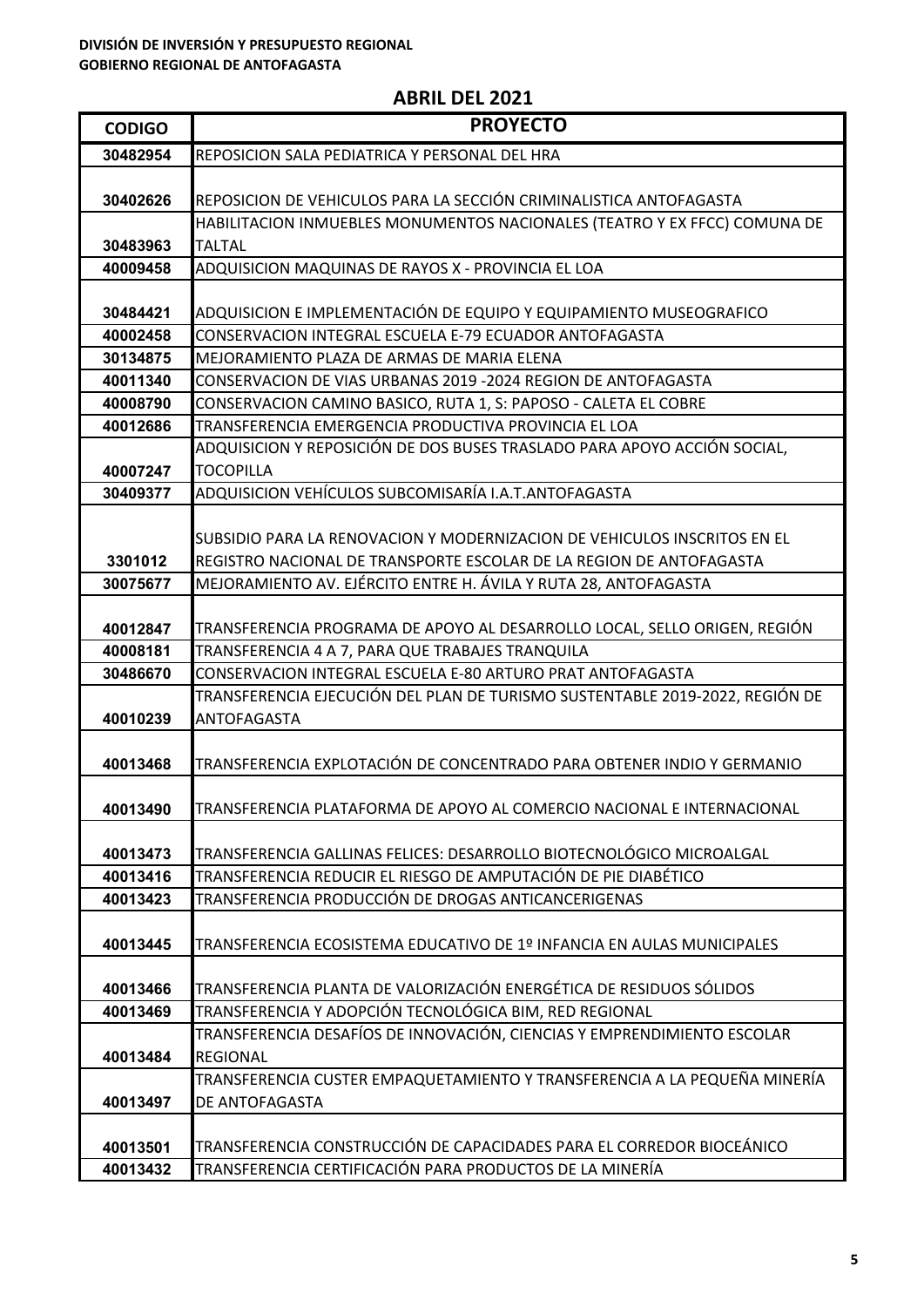| <b>CODIGO</b> | <b>PROYECTO</b>                                                                                                                 |
|---------------|---------------------------------------------------------------------------------------------------------------------------------|
|               | TRANSFERENCIA DESARROLLO DE PRODUCTOS DE CONSUMO ANIMAL Y ECO-ENVASES DE                                                        |
| 40014838      | <b>MACROALGAS</b>                                                                                                               |
|               |                                                                                                                                 |
| 40013471      | TRANSFERENCIA CONSTRUCCIÓN DE BATERÍAS DE LITIO VÍA PROCESOS VERDES                                                             |
|               |                                                                                                                                 |
| 40013487      | TRANSFERENCIA VALIDACIÓN DE PROTOTIPO PARA REPOBLAMIENTO DE AMERBS                                                              |
|               |                                                                                                                                 |
| 40013493      | TRANSFERENCIA VALIDAR SNACK HIPERPROTEÍCO INNOVADOR PARA HEMODIALIZADOS                                                         |
|               |                                                                                                                                 |
| 40013440      | TRANSFERENCIA EMPRENDIMIENTO Y EMPLEABILIDAD PARA EL ADULTO MAYOR                                                               |
| 40000961      | ADQUISICION ADQUISICIÓN CAMIÓN LIMPIA FOSAS COMUNA DE TALTAL                                                                    |
| 40012988      | ADQUISICION CLINICA VETERINARIA COMUNA SIERRA GORDA<br>TRANSFERENCIA FORTALECIMIENTO Y PROMOCIÓN DE LA CAPACIDAD EXPORTADORA DE |
| 40015148      | <b>LAS PYMES</b>                                                                                                                |
|               | TRANSFERENCIA PROGRAMA PARA EL FORTALECIMIENTO DEL ECOSISTEMA DE                                                                |
| 40014448      | EMPRENDIMIENTO E INNOVACIÓN                                                                                                     |
|               | TRANSFERENCIA DESARROLLO DE PROVEEDORES DE ENERGÍA Y VINCULACION CON                                                            |
| 40014418      | <b>INSTITUCIONES EDUCATIVAS</b>                                                                                                 |
|               | TRANSFERENCIA BIENES PUBLICOS PARA LA COMPETITIVIDAD DE LA INDUSTRIA ENERGÉTICA                                                 |
| 40014426      | <b>REGIONAL</b>                                                                                                                 |
|               | TRANSFERENCIA DESARROLLO DEL MERCADO ENERGÉTICO RESIDENCIAL Y SU VINCULACIÓN                                                    |
| 40014434      | <b>CIUDADANA</b>                                                                                                                |
|               |                                                                                                                                 |
| 40014521      | TRANSFERENCIA DESARROLLO DIRECTORIO OFERTA DE SERVICIOS LOGÍSTICOS REGIÓN                                                       |
|               | TRANSFERENCIA PROMOCIÓN DE PRODUCTOS INTERNACIONALES "MADE IN CHILE" EN                                                         |
| 40014507      | <b>ANTOFAGASTA</b>                                                                                                              |
|               |                                                                                                                                 |
| 40014487      | TRANSFERENCIA ESTUDIO COMPARADO DE COSTOS Y EFICIENCIA LOGÍSTICA COMEX CBTC                                                     |
|               | TRANSFERENCIA PROGRAMA DE EVALUACIÓN DE SISTEMA DE GESTIÓN INFORMÁTICA PARA                                                     |
| 40014496      | <b>PUERTOS</b>                                                                                                                  |
|               | TRANSFERENCIA PROGRAMAS BECAS DE FORMACIÓN Y CERTIFICACIÓN DE COMPETENCIAS                                                      |
| 40014442      | <b>LABORALES</b>                                                                                                                |
| 30344426      | RESTAURACION MUSEO MUNICIPAL DE MEJILLONES                                                                                      |
|               | TRANSFERENCIA FOMENTO Y FORTALECIMIENTO PEQUEÑA MINERIA REGION DE                                                               |
| 40013740      | ANTOFAGASTA                                                                                                                     |
| 40010683      | CONSERVACION CARPETA PASTO SINTÉTICO ESTADIO BELMOR ROJAS TALTAL                                                                |
| 30302873      | RESTAURACION TEATRO PEDRO DE LA BARRA, ANTOFAGASTA                                                                              |
|               | CASA ACOGIDA MUJERES VULNERADAS POR TRATA DE PERSONAS Y MIGRANTES EN                                                            |
| 40010254      | <b>EXPLOTACIÓN</b>                                                                                                              |
| 40002460      | CONSERVACION INTEGRAL ESCUELA D-68 JOSE PAPIC ANTOFAGASTA                                                                       |
| 40014026      | MEJORAMIENTO CALLE 1 ALTOS LA CHIMBA, ANTOFAGASTA                                                                               |
| 30481861      | REPOSICION BUSES TRASLADO APOYO ACCION SOCIAL, COMUNA DE TALTAL                                                                 |
|               | ADQUISICION LETREROS DE MENSAJERIA VARIABLE PARA EL CENTRO DE CONTROL DE                                                        |
| 40010160      | <b>TRANSITO ANTOFAGAST</b>                                                                                                      |
| 40017207      | TRANSFERENCIA ADQUISICION TERRENOS 2019 2020 REGION ANTOFAGASTA                                                                 |
| 40002794      | TRANSFERENCIA CONTROL MOSTAZA NEGRA-EL LOA                                                                                      |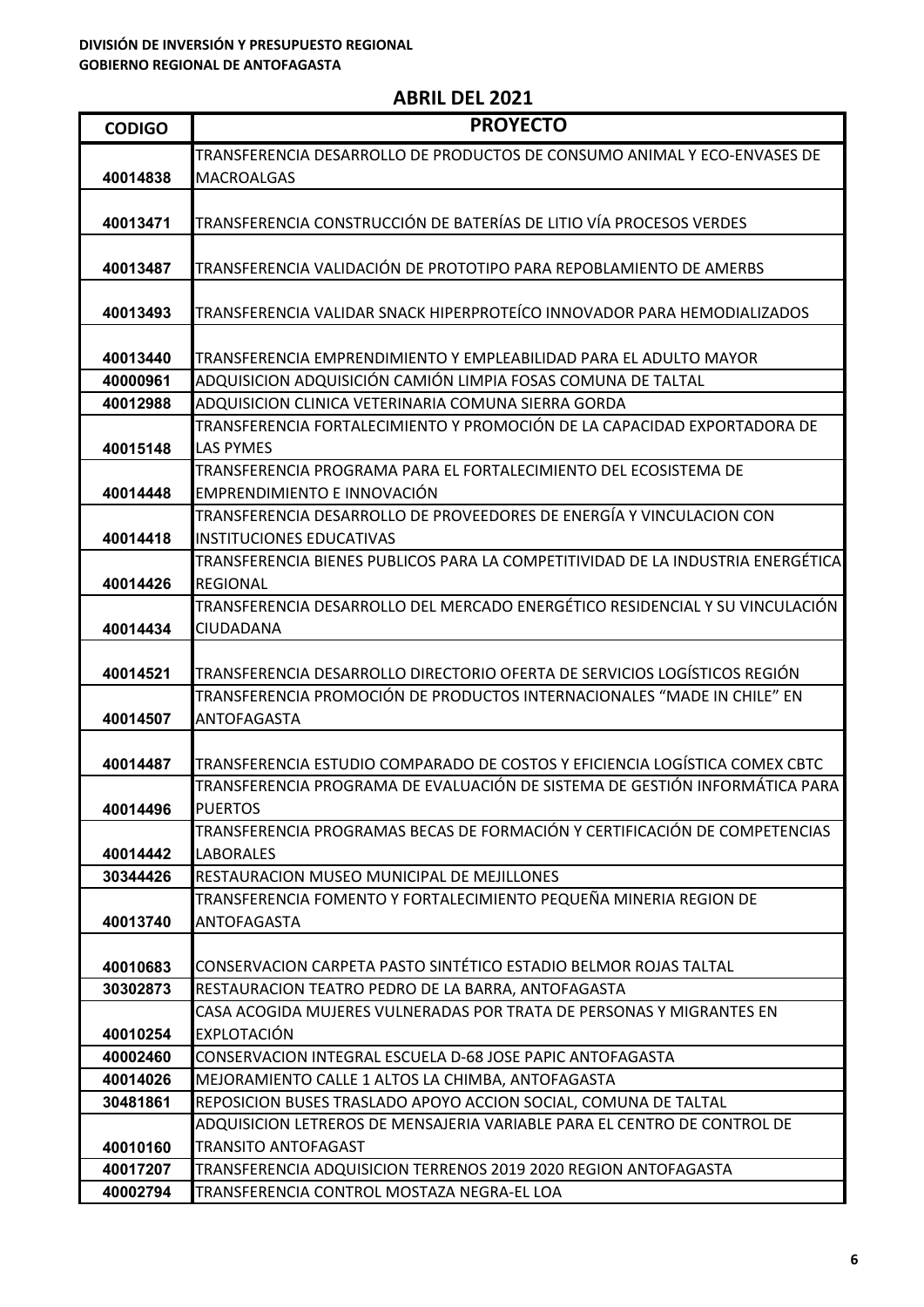| <b>CODIGO</b> | <b>PROYECTO</b>                                                                     |
|---------------|-------------------------------------------------------------------------------------|
|               |                                                                                     |
| 40005850      | CONSTRUCCION VÍAS ALUVIONALES CALLES O'HIGGINS Y COLÓN, TOCOPILLA                   |
|               | TRANSFERENCIA SEGUNDA PARTE PREVENCIÓN Y ATENCIÓN VIOLENCIA CONTRA LAS              |
| 40016321      | MUJERES, REGIÓN AFTA                                                                |
| 40006748      | CONSERVACION INTEGRAL ESCUELA D-85 RÓMULO PEÑA ANTOFAGASTA                          |
|               | REPOSICION Ambulancias SAMU Región de Antofagasta (comunas Antofagasta, Calama y    |
| 30402029      | Tocopilla)                                                                          |
| 40018015      | CONSERVACION ESCUELA E-31 ANDRÉS BELLO, CALAMA                                      |
|               | REPOSICION PASEO AVDA. TENIENTE MERINO.DE CHORRILLOS A TENIENTE URIBE,              |
| 30372874      | <b>TOCOPILLA</b>                                                                    |
|               |                                                                                     |
| 40019113      | TRANSFERENCIA PROGRAMA LEVANTEMOS TU PYME - CORFO Antofagasta 2019                  |
|               |                                                                                     |
| 30486510      | CONSTRUCCION OBRAS DE MITIGACIÓN SECTOR VILLA CHICA ANTOFAGASTA (DISEÑO)            |
|               | HABILITACION SALA DE COMANDO Y CONTROL REGIONAL, IIª ZONA CARABINEROS               |
| 40018846      | ANTOFAGASTA                                                                         |
| 40014220      | REPOSICION CALLE JAIME GUZMAN, LOCALIDAD DE BAQUEDANO                               |
| 30482079      | REPOSICION GIMNASIO OHIGGINS COMUNA TOCOPILLA                                       |
| 30486108      | RESTAURACION BASILICA CORAZON DE MARIA DE ANTOFAGASTA                               |
|               |                                                                                     |
| 30074129      | CONSTRUCCION OBRAS DE VIALIDAD CONEXION TOPATER-EJE BALMACEDA CALAMA                |
|               |                                                                                     |
| 40018702      | CONSERVACION VIALIDAD CALLES LUIS CRUZ MARTINEZ Y LOS LEONES, ANTOFAGASTA           |
| 30486121      | REPOSICION HOSPEDERÍA HOGAR DE CRISTO, CALAMA                                       |
|               | TRANSFERENCIA SISTEMA TELEVIGILANCIA MÓVIL ( PLAN CALLE SEGURA ), REGION DE         |
| 3303          | ANTOFAGASTA                                                                         |
|               |                                                                                     |
| 40007523      | REPOSICION TRES AMBULANCIAS PARA COMUNA DE SAN PEDRO DE ATACAMA                     |
|               |                                                                                     |
| 40018652      | ADQUISICION VEHÍCULOS, EQUIPADOS PARA EQUIPO DE REACCIÓN TÁCTICO REGIO              |
|               | TRANSFERENCIA CAPACITACION EN CONSERVACIÓN SOSTENIBLE PUEBLOS ALTO LOA I            |
| 40017998      | <b>ETAPA</b>                                                                        |
|               | TRANSFERENCIA IMPLEMENTACION DE GERENCIA DE DESTINO DEL TURISMO MICE REGION         |
| 40008021      | DE ANTOFAGASTA                                                                      |
|               | ADQUISICION EQUIPOS Y EQUIPAMIENTOS, POST INCENDIO SERVICIOS Y OFICINAS             |
| 40021751      | MUNICIPALES, COMUNA                                                                 |
| 30394275      | CONSTRUCCION PASEO PEATONAL INDEPENDENCIA CALAMA                                    |
| 40022463      | TRANSFERENCIA CONSOLIDABLE PARA APOYO PANDEMIA COVID 2019                           |
|               |                                                                                     |
| 40022439      | TRANSFERENCIA PARA EMERGENCIA COVID 19 RED ASISTENCIAL SALUD, GORE-SSA              |
| 40022930      | TRANSFERENCIA REACTIVATE REGION DE ANTOFAGASTA                                      |
|               | TRANSFERENCIA Programa de Emergencia para Emprendedores de La Región de Antofagasta |
| 40023500      | COVID-19                                                                            |
|               | TRANSFERENCIA PROGRAMA CORFO DE EMERGENCIA COVID-19 - REGION DE                     |
| 40023415      | ANTOFAGASTA                                                                         |
|               |                                                                                     |
| 40020692      | DIAGNOSTICO Y CONSERVACIÓN DE LOS ANFIBIOS ALTOANDINOS, REGIÓN DE                   |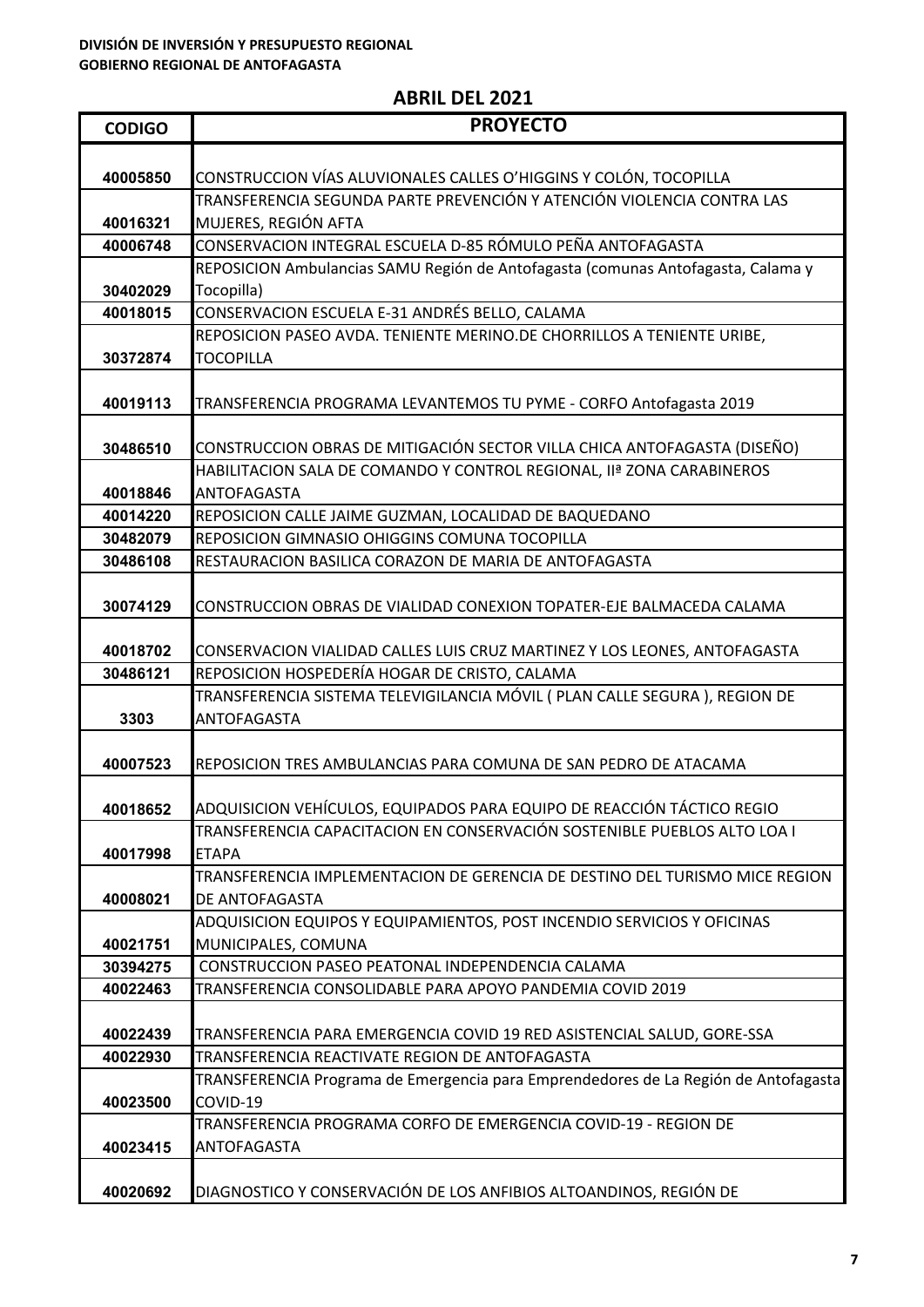| <b>CODIGO</b> | <b>PROYECTO</b>                                                                                  |
|---------------|--------------------------------------------------------------------------------------------------|
| 30137114      | ADQUISICION EQUIPOS Y HERRAMIENTA ESP. TP,LICEOS A-16, A-22 Y A-26                               |
|               | SUBSIDIO PARA LA MANTENCIÓN DE PARQUES, ÁREAS VERDES Y/O JARDINES BOTÁNICOS                      |
| 2403010       | PARA LA COMUNA DE MEJILLONES                                                                     |
|               |                                                                                                  |
| 40023009      | ADQUISICION DE EQUIPOS Y EQUIPAMIENTO PARA VISITAS VIRTUALES UNIDADES PENALES,                   |
| 40023308      | REPOSICION ESCAÑOS, SECTORES VARIOS, ANTOFAGASTA                                                 |
|               | ADQUISICIÓN - REPOSICIÓN EQUIPOS TOPOGRAFÍA EMERGENCIAS FLUVIALES REGIÓN                         |
| 40012087      | ANTOFAGASTA                                                                                      |
| 40023768      | Transferencia investment readiness para emprendedores e inversionistas                           |
| 40023816      | Recurso Piure como Diversificación Productiva de la Pesca Artesanal                              |
| 40023864      | Plan Hidrológico para proteger Lagunas Altiplánicas                                              |
| 40024038      | Proyecto Liqcau Stem: Mujeres Ingenieras para la Región                                          |
| 40024025      | Emprende, Incluye, Impacta en la Región de Antofagasta                                           |
| 40023697      | Estandarización Normas Chilenas de Litio                                                         |
| 40023726      | Acuymin Primer Centro De Capacitación y Transferencia a Pescadores                               |
|               | Desarrollo De Aplicaciones Urbanas para Bioseal Un Producto Biotecnológico de                    |
| 40024489      | Antofagasta                                                                                      |
| 40023784      | Producción de Cultivos con agua Residual en Calama                                               |
| 40023805      | Formación de Divulgadores Científicos desde y para Antofagasta                                   |
| 40023866      | Especies Endémicas Taltal Xerojardinería Viverización Paisajismo                                 |
| 40024018      | Desafiando la Sustentabilidad Circular en los Jóvenes                                            |
| 40023721      | Nanobioremediación de Suelos Contaminados por Metales en Taltal                                  |
| 40024506      | Ecosistema de Emprendimiento Innovador Antofagasta                                               |
| 40024513      | Internacionalización de Innovaciones                                                             |
|               |                                                                                                  |
| 40023601      | CAPACITACION SUBSIDIO DE RETENCION Y CREACIÓN DE NUEVOS EMPLEOS COVID-19                         |
| 40021144      | CONSERVACION CAMINO BÁSICO RUTA B-245. KM 90,800 AL KM 113,100                                   |
| 40023655      | ADQUISICION PRODUCTOS DE SANITIZACION                                                            |
|               | ADQUISICION EQUIPOS DE PROTECCIÓN PERSONAL CONTINGENCIA PANDEMIA CONVID-19,                      |
| 40024567      | <b>MEJILLONES</b>                                                                                |
|               |                                                                                                  |
| 40021205      | CONSTRUCCION POLIDEPORTIVO CENTRO ELIGE VIVIR SANO, COMUNA DE TOCOPILLA                          |
|               | SUBSIDIO PARA MEDICAMENTOS RESPIRATORIOS Y CRÓNICOS ATENCIÓN RAPS,                               |
| 2402          | ANTOFAGASTA                                                                                      |
|               | TRANSFERENCIA APOYO EN IMPLEMENTACIÓN DE PROTOCOLOS Y DIGITALIZACIÓN PYMES                       |
| 40024574      | <b>DEL SECTOR</b><br>TRANSFERENCIA PROGRAMA DE DIGITALIZACIÓN Y EMPLEABILIDAD CULTURAL           |
| 40026958      |                                                                                                  |
|               | <b>ANTOFAGASTA</b><br>TRANSFERENCIA CUIDADOS DOMICILIARIOS DE AM CON RIESGO DE CONTAGIO COVID-19 |
|               | REG. ANTOF.                                                                                      |
| 40024666      | SUBSIDIO PARA LA MANTENCION DE PARQUES, AREAS VERDES Y/O JARDINES BOTANICOS                      |
| 2403010-4     | PARA LA COMUNA DE ANTOFAGASTA                                                                    |
| 40025777      | TRANSFERENCIA REACTIVATE TURISMO REGIÓN ANTOFAGASTA                                              |
| 40013565      | REPOSICION RED ELECTRICA LOCALIDAD DE QUILLAGUA                                                  |
| 40026862      | Conservación Sede Social El Ancla, Antofagasta.                                                  |
| 40026865      | Conservación Sede Social Rubén Infanta, Antofagasta.                                             |
|               |                                                                                                  |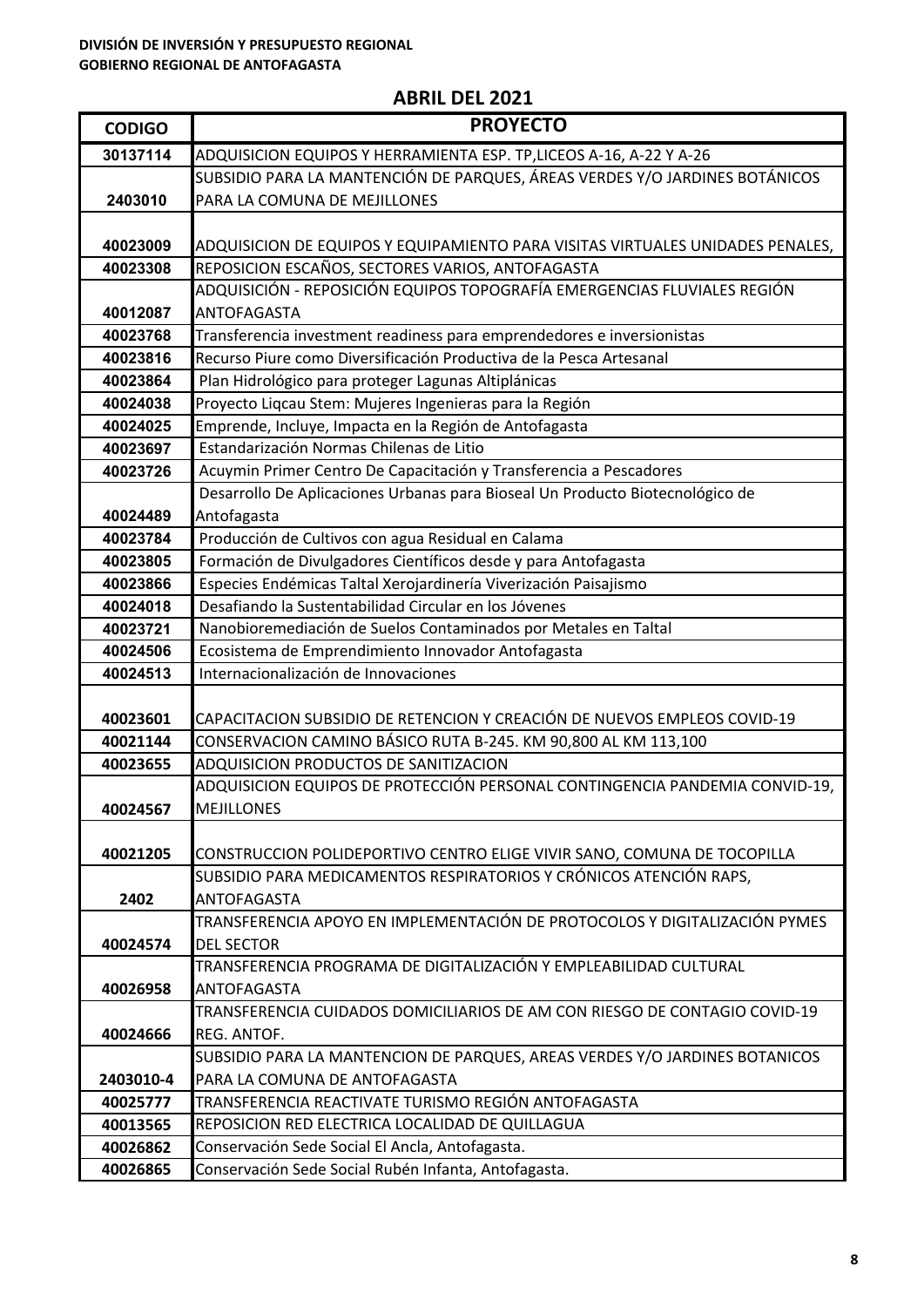| <b>CODIGO</b> | <b>PROYECTO</b>                                                                                                                                            |
|---------------|------------------------------------------------------------------------------------------------------------------------------------------------------------|
|               |                                                                                                                                                            |
| 40026837      | Conservación Superficie de Juegos y Obras Complementarias Multicancha Pedro Araya                                                                          |
|               |                                                                                                                                                            |
| 40026400      | Conservación Superficie de Juegos y Obras Complementarias Multicancha Punta Angamos                                                                        |
|               |                                                                                                                                                            |
| 40026398      | Conservación Superficie de Juegos y Obras Complementarias Multicancha Felipe Trevizan                                                                      |
| 40026860      | Conservación Sede Social Villa el Salar, Antofagasta                                                                                                       |
|               |                                                                                                                                                            |
| 40026691      | Conservación Sedes Sociales Unidades Vecinales 13-21-35, Comuna de Antofagasta                                                                             |
| 40026731      | Conservación Multicancha Chimba Alto Antofagasta                                                                                                           |
| 40026887      | Conservación Radier Multicancha Villa las Vegas -Calama                                                                                                    |
| 40025389      | Mejoramiento Casa de Fuerza Coska - Ollagüe                                                                                                                |
| 40025400      | Mejoramiento de Gimnasio de Acondicionamiento Físico - Ollagüe                                                                                             |
| 40025406      | Mejoramiento Casa de Huéspedes Municipal - Ollagüe                                                                                                         |
| 40025395      | Mejoramiento Viviendas Municipales para Funcionarios - Ollagüe                                                                                             |
|               |                                                                                                                                                            |
| 40018900      | REPOSICION Y RELOCALIZACIÓN COMPLEJO EDUCATIVO, LOCALIDAD SIERRA GORDA (D)                                                                                 |
|               |                                                                                                                                                            |
| 30486783      | ANALISIS DIAGNOSTICO Y MONITOREO DE LA BIODIVERSIDAD MARINA DE LA REGION DE<br>SUBSIDIO PARA FINANCIAR CANASTA BÁSICA DE FÁRMACOS Y OPERACIÓN DE FARMACIAS |
| 2403          | MUNICIPALES, ANTOFAGASTA                                                                                                                                   |
|               | SUBSIDIO PARA FINANCIAR MEDICAMENTOS RESPIRATORIOS Y CRÓNICOS APS, COMUNA DE                                                                               |
| 2403          | SAN PEDRO DE ATACAMA                                                                                                                                       |
|               | SUBSIDIO A LA OPERACIÓN DEL SISTEMA DE AUTOGENERACIÓN DE ENERGÍA ELÉCTRICA DE                                                                              |
| 2403004       | LA LOCALIDAD DE SAN PEDRO DE ATACAMA                                                                                                                       |
| 40022390      | ADQUISICION OFICINAS MODULARES, COMUNA DE TALTAL                                                                                                           |
|               | REPOSICION EQUIPOS COMPUTACIONALES Y MULTIMEDIA LICEO POLITECNICO DIEGO                                                                                    |
| 40020163      | PORTALES, TOCOPILLA                                                                                                                                        |
|               |                                                                                                                                                            |
| 40024281      | ADQUISICION EQUIPOS SANITIZACION ESTABLECIMIENTOS EDUCACIONALES ANTOFAGASTA                                                                                |
|               |                                                                                                                                                            |
| 40018140      | ANALISIS ZONIFICACIÓN AREAS EXPUESTAS A PELIGROS DE REMOCION EN MASA                                                                                       |
|               | SUBSIDIO PARA LA MANTENCIÓN DE PARQUES Y ÁREAS VERDES, MUNICIPALIDAD DE                                                                                    |
| 2403010-5     | <b>TALTAL</b>                                                                                                                                              |
|               | SUBSIDIO PARA LA MANTENCIÓN DE PARQUES Y ÁREAS VERDES, MUNICIPALIDAD DE                                                                                    |
| 2403010-6     | CALAMA                                                                                                                                                     |
| 40025978      | CONSERVACION CANCHA DE FUTBOL Y MULTICANCHAS PARQUE LOS PINARES,<br><b>ANTOFAGASTA</b>                                                                     |
|               |                                                                                                                                                            |
| 30371276      | MEJORAMIENTO BORDE COSTERO ANTOFAGASTA, SECTOR LOS PINARES-TROCADERO                                                                                       |
| 40020118      | ACTUALIZACION PLAN DE DESARROLLO COMUNAL, MEJILLONES                                                                                                       |
| 40007595      | CONSERVACION CAMINO BÁSICO POR CONSERVACIÓN, RUTA B-161                                                                                                    |
| 40007595      | CONSERVACION CAMINO BÁSICO POR CONSERVACIÓN, RUTA B-161                                                                                                    |
| 40026731      | CONSERVACIÓN MULTICANCHA CHIMBA ALTO, ANTOFAGASTA                                                                                                          |
|               |                                                                                                                                                            |
| 40026806      | CONSERVACIÓN PAVIMENTOS Y RAMPAS EXTERIORES INSTITUTO JOSÉ MASA S. F-96.                                                                                   |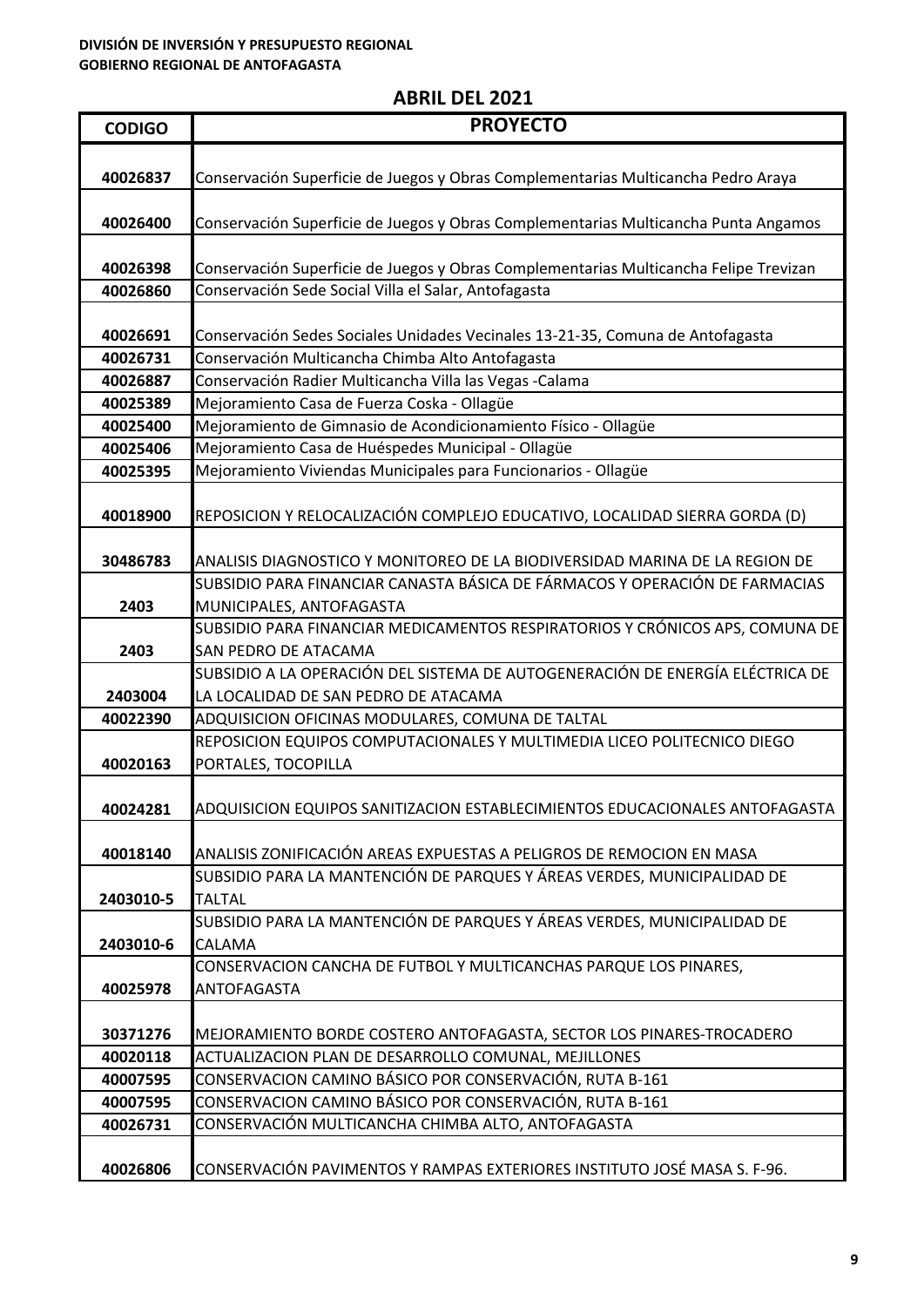| <b>CODIGO</b>        | <b>PROYECTO</b>                                                                                     |
|----------------------|-----------------------------------------------------------------------------------------------------|
|                      |                                                                                                     |
| 40026809             | CONSERVACIÓN PAVIMENTOS Y RAMPAS EXTERIORES ESCUELA J. LÓPEZ D-86.                                  |
|                      |                                                                                                     |
| 40026810             | CONSERVACIÓN CUBIERTA Y PAVIMENTO MULTICANCHA LICEO M. BAHAMONDES A-15                              |
|                      |                                                                                                     |
| 40026811             | CONSERVACIÓN PARCIAL ESTRUCTURAS Y RECINTOS ESCUELA LAS ROCAS E-87.                                 |
| 40026835             | CONSERVACIÓN Y MANTENCIÓN MUTICANCHA PABLO KRUGER                                                   |
|                      | MEJORAMIENTO SUPERFICIE DE JUEGOS Y OBRAS COMPLEMENTARIAS CANCHA VILLA                              |
| 40026843             | <b>GABRIELA MISTRAL</b>                                                                             |
| 40026848             | CONSERVACIÓN MULTICANCHA LAUTARO                                                                    |
| 40026856             | CONSERVACIÓN MULTICANCHA CHANGO LÓPEZ<br>CONSERVACIÓN Y MANTENCIÓN MULTICANCHA VILLA ANTONIO RENDIC |
| 40026861<br>40025585 | CONSERVACIÓN ESCUELA SAN JOSÉ DE AYQUINA                                                            |
| 40025603             | MEJORAMIENTO SEDE SOCIAL GABRIELA MISTRAL                                                           |
|                      |                                                                                                     |
| 40025606             | CONSERVACIÓN CIERRE PERIMETRAL SEDE SOCIAL INTI RAI, COMUNA DE CALAMA                               |
| 40026889             | CONSERVACIÓN DE MULTICANCHA J.V NUEVA ESPERANZA                                                     |
| 40026947             | REPOSICIÓN CUBIERTA COMEDOR ESCUELA REPÚBLICA DE FRANCIA                                            |
| 40026949             | REPOSICIÓN CUBIERTA PABELLONES ESCUELA KAMAC MAYU                                                   |
| 40026954             | CONSERVACIÓN BAÑOS, BOXES Y ÁREAS COMUNES CESFAM ALEMANIA                                           |
| 40026955             | CONSERVACIÓN FACHADA CENTRAL DE ESTERILIZACIÓN                                                      |
| 40027096             | CONSERVACIÓN CANCHAS DE TENIS - MEJILLONES                                                          |
| 40025398             | MEJORAMIENTO VIVIENDAS MUNICIPALES MODULARES - OLLAGÜE                                              |
| 40025404             | CONSERVACIÓN PATIO ESCUELA SAN ANTONIO DE PADUA - OLLAGÜE                                           |
|                      |                                                                                                     |
| 40027144             | CONSERVACIÓN Y MANTENCIÓN MULTICANCHA LOCALIDAD DE BAQUEDANO                                        |
|                      |                                                                                                     |
|                      | MEJORAMIENTO INFRAESTRUCTURA Y CONDICIONES DE SEGURIDAD CANCHA DE FUTBOL                            |
| 40027145             | LOCALIDAD DE BAQUEDANO, COMUNA DE SIERRA GORDA                                                      |
|                      | CONSERVACIÓN Y MANTENCIÓN CANCHA PASTO SINTÉTICO LOCALIDAD DE BAQUEDANO,                            |
| 40027149             | COMUNA DE SIERRA GORDA.                                                                             |
|                      | CONSERVACIÓN ESPACIOS PÚBLICOS PERIFÉRICOS (SAN MARTIN, TORRE BLANCA,                               |
| 40025234             | ATACAMA) COMUNA DE TALTAL                                                                           |
| 40025238             | CONSERVACIÓN ESPACIO PÚBLICO, SECTOR LA PIRÁMIDE, COMUNA DE TALTAL                                  |
|                      | CONSERVACIÓN MULTICANCHA Y CAMARINES, LOCALIDAD DE PAPOSO, COMUNA DE                                |
| 40025240             | <b>TALTAL</b>                                                                                       |
| 40025237             | CONSERVACIÓN PLAZA DE LA INTEGRACIÓN, COMUNA DE TALTAL                                              |
|                      |                                                                                                     |
| 40026892             | CONSERVACION MEJORAMIENTO ESPACIO PÚBLICO MAYORCA VIDA DOS, CALAMA                                  |
|                      | CONSERVACIÓN Y MEJORAMIENTO ESPACIO PÚBLICO CERRO LA CRUZ, COMUNA DE                                |
| 40026898             | CALAMA                                                                                              |
| 40026888             | CONSERVACION RADIER MULTICANCHA VIILA CASPANA, CALAMA                                               |
|                      | CONSERVACIÓN MULTICANCHA Y MEJORAMIENTO PLAZOLETA COMPLEJO DEPORTIVO                                |
| 40026875             | INDEPENDENCIA, CALAMA                                                                               |
| 40026481             | MEJORAMIENTO CANCHA KUTULA CIUDAD DEL NORTE, ANTOFAGASTA                                            |